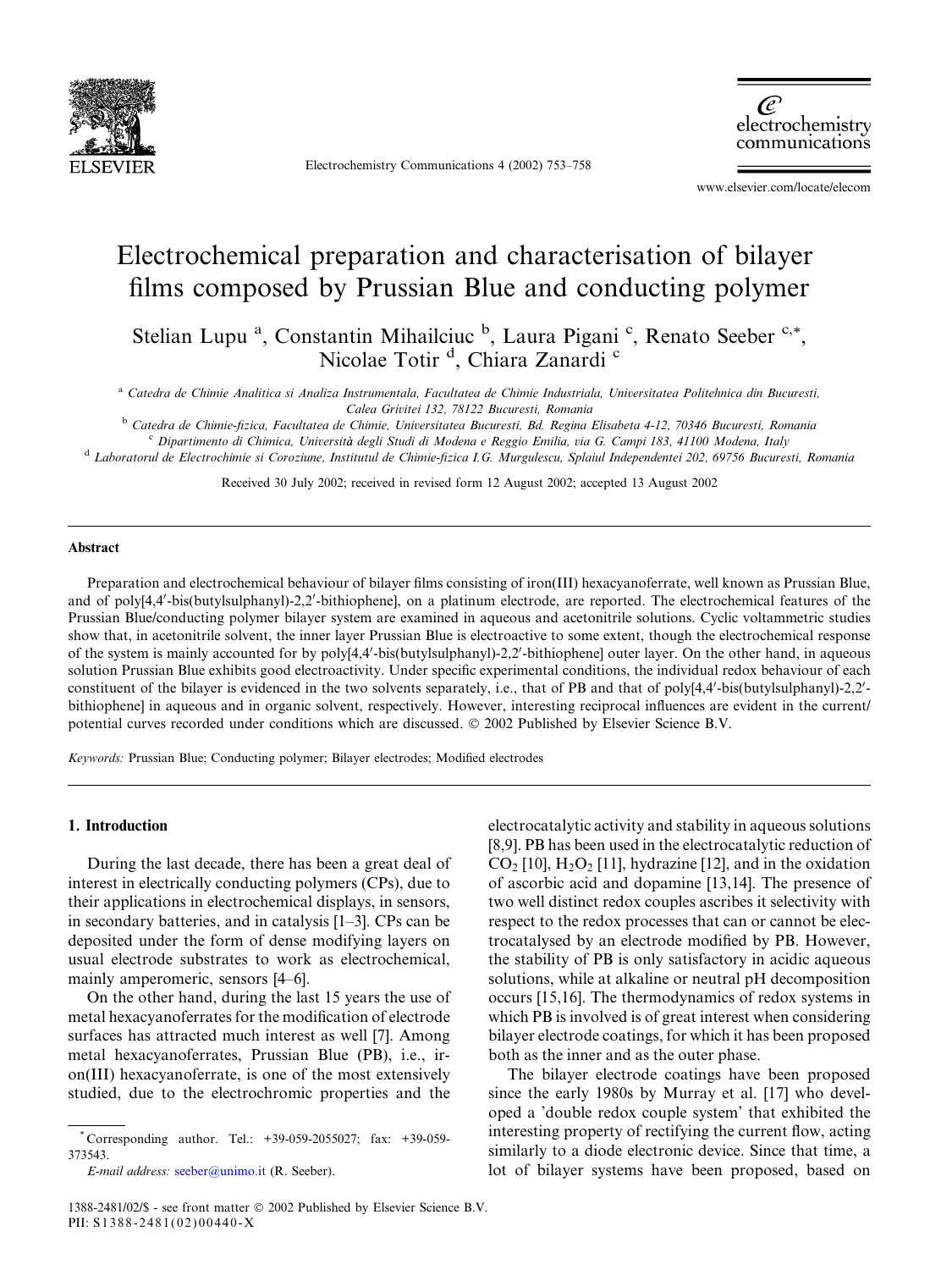many different inorganic and organic materials [18], aimed at pursuing the original scopes, as well as at realising a variety of novel devices with various properties. In particular, bilayer systems consisting of PB films and different organic polymers have been realised. The organic polymer layer was a CP [19–22], such as polyaniline or polypyrrole, or an ion-exchange polymer, such as Nafion<sup>®</sup> [18]. It is evident that in the case that one layer is a CP and the other is PB, the system as a whole will be affected by the conductive or insulating state of both components. This means that the response of the system will not only depend on the nature of the two layers, but also on the potential of the underlying electrode. In principle, by properly combining a suitable hexacyanoferrate, i.e., not necessarily iron hexacyanoferrate, with a suitable CP, a wide choice of possible selectivity in the correspondence to different potentials can be realised. It is, however, very important to test carefully the experimental conditions, since formation of mixed-valence states could vanish any project based on strict thermodynamic arguments [23,24].

In the recent past, we worked extensively on S-alkyl substituted polythiophenes, in particular on the poly[4,4'bis(butylsulphanyl)-2,2'-bithiophene] (PBSBT) [25-31], i.e., a CP that proved to posses unique stability properties, from both a mechanical and a chemical point of view. This allowed us to perform time-consuming measurements [28,29] devoted to the electrochemical characterisation of the CP coating. In two recent papers, we reported the capabilities of PBSBT modified conventional-size and microelectrodes in analyses performed in aqueous media at neutral pH, by linear sweep (LSV) and differential pulse voltammetry (DPV) [30,31].

Aiming at obtaining stable bilayer PB-CP films, in view of the advantages offered by PBSBT, we have studied preparation and electrochemical features of a PB/PBSBT bilayer coating deposited on a platinum electrode. The PB/PBSBT coverage is prepared electrochemically by a two-step method. We first electrodeposited a PB layer onto a platinum electrode in aqueous solution. In the second step, the electrochemical deposition of PBSBT film over the Pt/PB modified electrode was carried out in an organic medium. Hereafter, the electrochemical behaviour and the stability of the bilayer coating are studied in both organic and aqueous solutions. The very good adherence of PBSBT to PB, in addition to the well known stability of the PB film on metal electrodes, allowed quite a stable bilayer coating system to be realised.

## 2. Experimental

#### 2.1. Chemicals

All chemicals: FeCl<sub>3</sub> (Merck),  $K_3[Fe(CN)_6]$  (Feinbiochemica), HCl (Aristar), and KCl (Carlo Erba, RPE) were

used as received. 4,4'-bis(butylsulphanyl)-2,2'-bithiophene (BSBT) was synthesised as described previously [32]. Tetrabutylammonium hexafluorophosphate supporting electrolyte  $(TBAPF_6)$  from Fluka, puriss., acetonitrile (AN) solvent from Aldrich, 99.8%+ pure, anhydrous, packaged under nitrogen were used as received. Doubly distilled water was always used to prepare aqueous solutions for electrochemical use. In order to de-aerate the solutions for electrochemical tests, nitrogen (99.99%+ purity) was bubbled through, for 20 min before the experiments; nitrogen flowed continuously over the sample solution during the measurements.

## 2.2. Apparatus and electrodes

The electrochemical experiments were carried out with an Autolab PGSTAT12 potentiostat-function generator electrochemical instrument (Ecochemie, Utrecht, The Netherlands), using a single-compartment, three-electrode cell. A 3-mm diameter Pt disk electrode (Metrohm, Herisau, Switzerland) was the working electrode, a saturated calomel electrode (SCE, Amel, Milan, Italy) was the reference electrode, and a glassy carbon rod (Metrohm) was the auxiliary electrode. All potential values, both in organic and in aqueous media, are referred to SCE. Before each electrochemical test the surface of the working electrode was polished subsequently with 1 and  $0.3 \mu$ m alumina powder to a mirror finish, dipped into an ultrasonic bath for 5 min, and then rinsed with doubly distilled water.

Optical and electron microscopy were used in order to ascertain the occurrence of complete electrode coverage both by the inner and by the other layer and to check their uniform structure.

## 3. Results and discussion

## 3.1. Pt/PB modified electrode

PB was deposited onto the electrode by potentiostatic method at a potential value of +0.40 V, from an aqueous solution containing  $2 \times 10^{-3}$  M K<sub>3</sub> [Fe(CN)<sub>6</sub>] and  $2 \times 10^{-3}$  M FeCl<sub>3</sub> in 0.1 M KCl + 0.01 M HCl. The electrolysis was prolonged for 60 s. After deposition, the modified electrodes were rinsed with doubly distilled water and immersed into a solution containing 0.1 M KCl and 0.01 M HCl, where the electrode potential was cycled between 0.00 and +1.00 V at a scan rate of  $0.05 \text{ V s}^{-1}$ , until a stable voltammetric response was obtained.

# 3.1.1. Electrochemical behaviour of Pt/PB modified electrode in aqueous medium

A typical cyclic voltammogram recorded on a Pt/ PB modified electrode, obtained as described above, is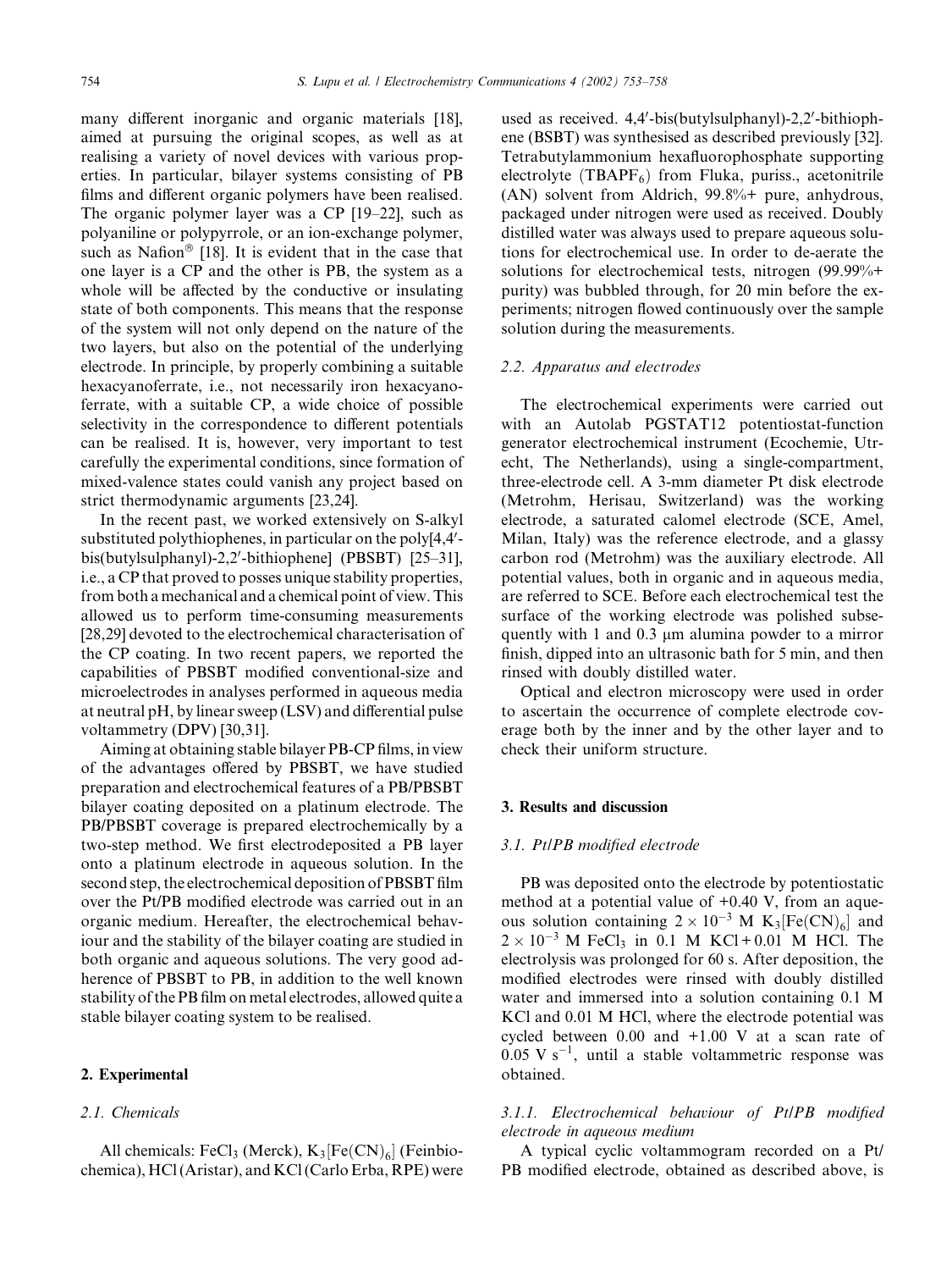shown in Fig. 1(a). The Everitt's Salt (ES) is obtained by reduction of PB, while oxidation gives Berlin Green (BG) [33]. As it is well known [15], the signals in Fig. 1(a) are ascribed to the following processes:

• peak system at ca.  $+0.2$  V:

$$
KFe^{III}[Fe^{II}(CN)_{6}] + e^{-} + K^{+} \Longleftrightarrow K_{2}Fe^{II}[Fe^{II}(CN)_{6}]
$$
  
<sub>ES</sub> (1)

• peak system at ca. +0.9 V:

$$
KFe^{III}[Fe^{II}(CN)_{6}] \iff Fe^{III}[Fe^{III}(CN)_{6}] + e^{-} + K^{+}
$$
  
<sub>BB</sub> (2)

The linear dependence on the potential scan rate of the forward cathodic peak current intensities of the peak system at ca.  $+0.20$  V up to 0.10 V s<sup>-1</sup> and the shape of the cathodic–anodic response supports the surface nature of the electrode process expressed by Eq. (1); accordingly, the peak potential separation for the system at ca.  $+0.20$  V is equal to ca. 20 mV at the scan rate of  $0.05 \text{ V s}^{-1}$  and progressively increases at increasing the scan rate, no ohmic drop compensation being applied. The value of the peak potential separation indicates that PB adheres strongly to the electrode surface, that the PB layer is thin, and that its conductivity is high.

The excellent stability of the modified electrode over 100 repetitive scans between 0.00 and +1.00 V in 0.1 M KCl and 0.01 M HCl solution should be emphasised. Only a slight decrease of ca. 5% of both anodic and cathodic peak currents of the system at less positive potential is observed. The stability of the peak system at more positive potentials is even higher, and only a decrease of the peak currents of 2% is correspondingly observed.

# 3.1.2. Electrochemical behaviour of Pt/PB modified electrode in organic media

When the PB modified electrode is transferred into AN solution only containing  $0.1$  M TBAPF<sub>6</sub>, the PB/ES redox process is prevented from occurring significantly, while the signal corresponding to the PB/BG redox couple is well detectable. This is evident from the dotted line voltammetric curve in Fig. 1(b). On the other hand, when the same solution is added with  $0.01$  M KClO<sub>4</sub>, the PB film exhibits an interesting change in the redox behaviour: the PB/ES peak system is well developed, though lower than in aqueous medium, showing a peak potential separation ( $\Delta E_p$ ) of 60 mV at 0.02 V s<sup>-1</sup> potential scan rate, and the PB/BG peak system is comparable in height with that recorded in aqueous medium, exhibiting a  $\Delta E_p$  value of 70 mV at 0.02 V s<sup>-1</sup> potential scan rate (solid line in Fig. 1(b)). However, the low solubility of  $KClO<sub>4</sub>$  salt in AN prevents from making reference to comparable experimental conditions. An explanation to the different behaviour can be found in a lower exchange rate of  $K^+$  ions between the PB film and the solution, also due to their lower concentration, which affects both the reversibility degree of the redox processes and the height of the relevant responses.

Therefore, the highly reversible behaviour of the PB/ ES system in aqueous solution turns into a quasireversible, however well detectable response in AN solution containing KClO4, despite a 10-fold lower concentration. The reversibility degree of the PB/BG system is comparable in the two quite different media.

#### 3.2. Pt/PB/PBSBT modified electrode

The outer polymer electrode coating was prepared by direct electrochemical polymerisation–deposition on the Pt/PB electrode, carried out in a solution containing  $5 \times 10^{-3}$  M BSBT monomer and 0.1 M TBAPF<sub>6</sub>



Fig. 1. Cyclic voltammogram of Pt/PB electrode in (a) aqueous solution containing 0.1 M KCl, 0.01 M HCl; (b) dotted line: 0.1 M TBAPF<sub>6</sub>, AN solution; solid line: 0.1 M TBAPF<sub>6</sub>, 0.01 M KClO<sub>4</sub>, AN solution. 0.05 V s<sup>-1</sup> potential scan rate.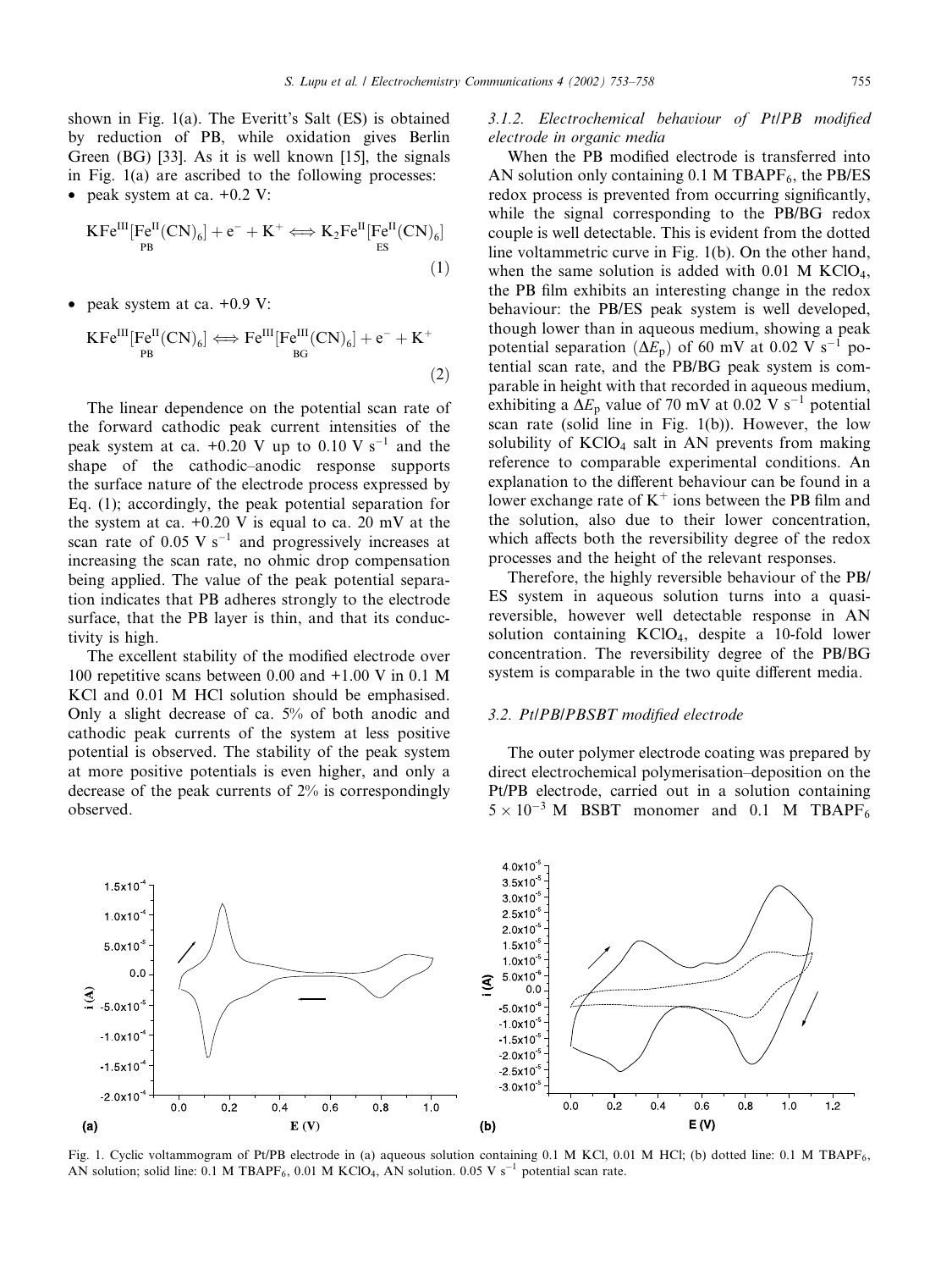

Fig. 2. Polymerisation of 5 mM BSBT on Pt/PB modified electrode in 0.1 M TBAPF<sub>6</sub>, AN solution. 0.05 V s<sup>-1</sup> potential scan rate.

supporting electrolyte in AN solvent. The PBSBT polymer film was grown by cycling the electrode potential in the range from  $0.00$  to  $+1.05$  V, at a scan rate of 0.05 V  $s^{-1}$  (see Fig. 2). The occurrence of monomer oxidation, which consists of a reversible charge transfer and is necessary in order to start polymerisation as well as to sustain chain propagation, occurs at potentials at which the thermodynamically stable form is BG, i.e., a species capable to induce electrocatalytic oxidation.

The voltammograms recorded during the polymer growth are similar to those observed in the case of the BSBT directly polymerised on bear Pt electrode. However, the peak current values are smaller, due to the low electroactivity of PB films in acetonitrile solution. By addition of 0.01 M KClO4, the polaron and bipolaron formation peaks are better defined and the peak current values are higher.

It is noteworthy that the PB coating allows for deposition of the PBSBT film over, despite the fact that PB exhibits a very much depressed electroactivity in organic media.

# 3.2.1. Electrochemical behaviour of Pt/PB/PBSBT in aqueous media

In order to analyse the effect of the presence of one layer on the other one under different experimental conditions, the electrochemical behaviour of the Pt/PB/ PBSBT electrode has been studied in both organic and aqueous solutions, using different supporting electrolytes. Fig. 3 – solid line – shows the cyclic voltammetric response of the bilayer modified electrode in 0.1 M KCl, 0.01 M HCl aqueous solution; comparison with the response of Pt/PB in a similar solution is possible by looking at Fig. 1(a). With an outer layer consisting of PBSBT, the redox activity of the PB film is partially hindered, but the peak system corresponding to the PB/ ES redox couple is still well detectable: the difference between anodic and cathodic peak potentials is ca. 180 mV at a scan rate of 0.05 V  $s^{-1}$ , i.e., the charge transfer is quasi-reversible. The formal potential for the redox couple PB/ES, evaluated approximately as the half-sum of the anodic and cathodic peak potential values, is equal to  $+0.13$  V. Significantly, this value is fairly similar to that of the PB/ES system computed on a Pt/PB electrode, in aqueous solution, which is  $+0.14$  V. This result indicates that the thermodynamics of the PB/ES redox system is unaffected by the presence of the outer PBSBT layer. Furthermore, the current peaks relative to the redox switching from PB to BG and vice versa are hardly detectable, possibly due to the proximity to the solvent oxidation. The different character of the redox process involving PB to BG oxidation could be due to the fact that, at those potentials, the PBSBT polymer is positively charged and opposes the exchange of  $K^+$  ions between the electrolyte solution and the PB layer, which is a necessary requirement in order that reaction (2) occurs. Finally, the response due to polaron formation on the outer PBSBT layer is well detectable at ca.  $+0.5$ V. It is difficult, in this case, to conclude if the detection of the signal ascribed to polaron formation is due to the formation of significant quantities of BG form at that potential, which induces electrocatalytic p-doping or, rather, to the conductive character of PB due to a mixed-valence ES/PB phase [22,23]. The formation of such a phase can be ascribed to the necessarily slow charge propagation through the inorganic layer. The formation of mixed-valence states is plausible when working under potentiodynamic conditions with a relatively high value of the potential scan rate, i.e., quite far from equilibrium.

The stability of the PB/PBSBT bilayer coating in aqueous solution has also been tested. Fig. 3 – broken line – reports a cyclic voltammogram recorded on the Pt/PB/PBSBT system in aqueous solution after 60 min immersion under 'open circuit' conditions. Only a barely appreciable decrease of the cathodic peak current relative to PB to ES reduction can be observed. On the other



Fig. 3. Cyclic voltammograms of Pt/PB/PBSBT in aqueous solution containing 0.1 M KCl, 0.01 M HCl (solid line) and after 60 min dipping (dashed line).  $0.05 \text{ V s}^{-1}$  potential scan rate.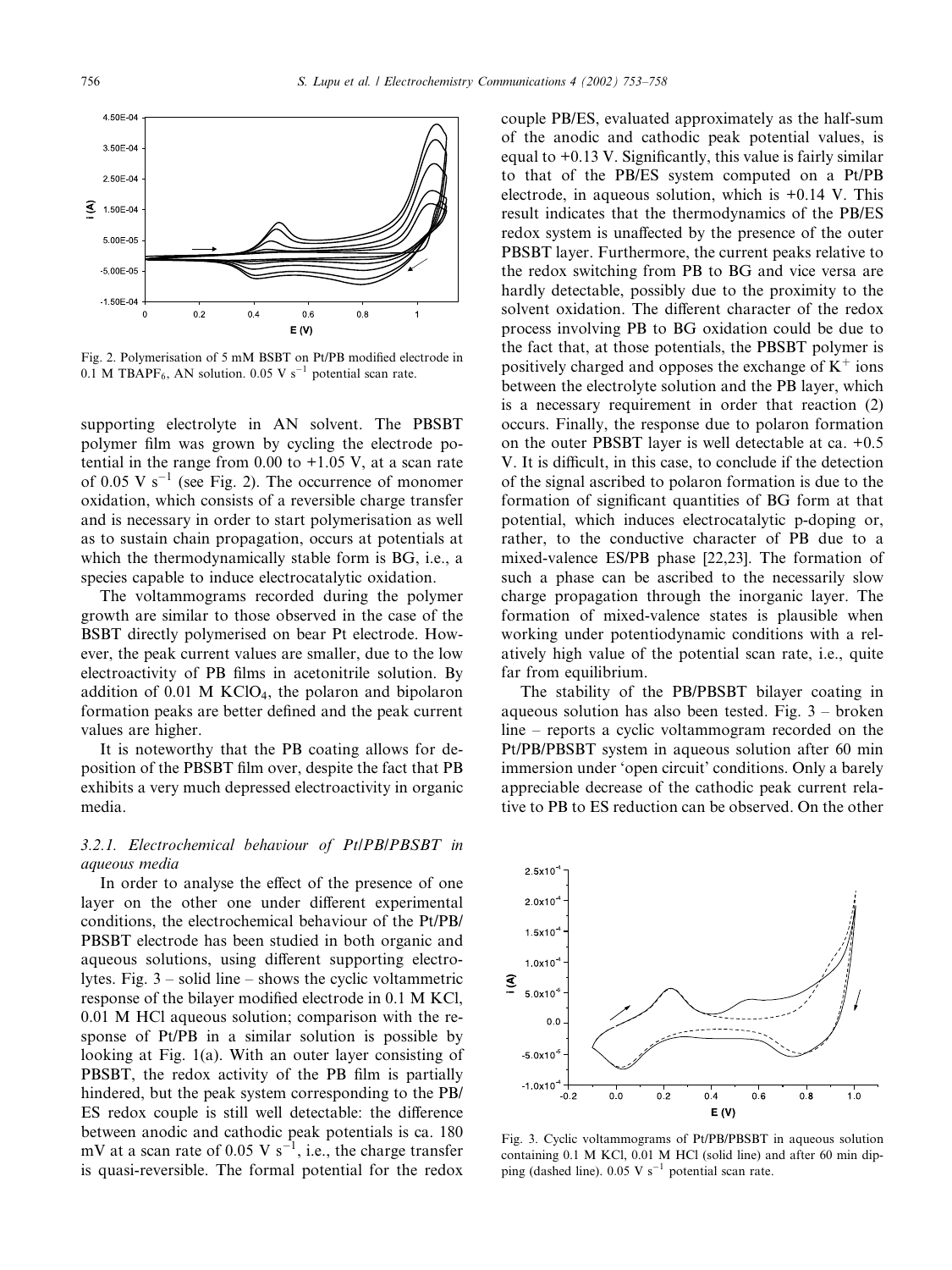

Fig. 4. Cyclic voltammograms of Pt/PB/PBSBT in 0.1 M TBAPF<sub>6</sub>, AN solution (solid line) and in  $0.1$  M TBAPF $_6$ ,  $0.01$  M KClO<sub>4</sub>, AN solution (broken line). 0.05 V  $s^{-1}$  potential scan rate.

hand, the response due to polaron formation on the outer PBSBT layer is not detectable anymore. This is, however, a problem already observed for the same polymer in aqueous solution, preventing us from speculating about the actual conductivity of the inner PB layer under such experimental conditions.

# 3.2.2. Electrochemical behaviour of Pt/PB/PBSBT in organic media

When the bilayer coated electrode is transferred into an AN solution containing  $0.1$  M TBAPF<sub>6</sub> immediately after preparation, the typical cyclic voltammetric response of the PBSBT film alone is observed (solid line in Fig. 4). Two sets of peaks are present at ca. +0.50 V and +0.90 V, corresponding to polaron and bipolaron formation and relevant neutralisation, respectively. These values of the peak potentials are fairly coincident with those observed for the PBSBT film alone in AN solution containing  $0.1$  M TBAPF<sub>6</sub> [27].

A similar behaviour of the Pt/PB/PBSBT modified electrode is observed in AN solution containing 0.1 M TBAPF<sub>6</sub> and 0.01 M KClO<sub>4</sub> (dotted line in Fig. 4). The sets of peaks corresponding to the polaron formation are observed also in this case; however, they are both significantly higher, in agreement with the supply of  $K^+$ ions from the solution to the underlying PB layer. Furthermore, the peaks corresponding to the bipolaron formation and neutralisation are better defined and located at less positive potential values. This constitutes the most remarkable change in the voltammogram recorded after addition of  $K^+$  ions to the solution. It is reasonable to suggest that the BG species that forms at slightly less positive potentials acts as a catalyst with respect to the polaron to bipolaron conversion, which is affected by charge transfer overvoltage. As to the inner layer, only when  $K^+$  ions are added to the solution, though at a very low concentration, a small signal

attributable to the PB/ES system may be identified, suggesting that PB undergoes redox conversion according to (1) under these conditions.

## 4. Conclusions

The work described in this paper has been planned in order to check the possibility of preparing and working with a novel bilayer system consisting of an inner inorganic phase that attracted so many interest as a redox mediator and that includes two distinct redox couples, and of an outer phase consisting of a CP that proved us to posses lot of interesting properties. The system is studied under the potentiodynamic conditions that are usually proper of electroanalytical tests. Studies devoted to better define the physico-chemical properties of the system and of the PB – CP interface will deserve further attention, requiring potentiostatic and faradic impedance measurements, in order to analyse the system under steady-state and equilibrium conditions. Furthermore, our tests have been carried out by using layer formed under reproducible conditions; however, we did not care of fixing either the single thickness or the ratio between them. Precious information can be drawn out from systematic tests at varying systematically the thickness parameters.

### Acknowledgements

S.L. appreciates a fellowship from the Romanian Ministry of National Education (MEN) supporting a six months stay at the Department of Chemistry, University of Modena.

## References

- [1] J. Heinze, in: Topics in Current Chemistry, vol. 152, Springer, Berlin, 1990.
- [2] M.E.G. Lyons (Ed.), Electroactive Polymer Electrochemistry, Part 1. Fundamentals, Part 2. Methods and Applications, Plenum Press, New York, 1994.
- [3] J. Roncali, J. Mater. Chem. 9 (1999) 1875, and references therein.
- [4] R.W. Murray, in: A.J. Bard (Ed.), Electroanalytical Chemistry, vol. 13, Marcel Dekker, New York, 1984, p. 191.
- [5] R.W. Murray (Ed.), Molecular Design of Electrode Surfaces, vol. 22, Wiley, New York, 1992.
- [6] G. Inzelt, in: A.J. Bard (Ed.), Electroanalytical Chemistry, vol. 18, Marcel Dekker, New York, 1994.
- [7] J.A. Cox, R.K. Jaworski, P.J. Kulesza, Electroanalysis 3 (1991) 869.
- [8] K. Itaya, I. Uchida, V.D. Neff, Acc. Chem. Res. 19 (1986) 162.
- [9] A.A. Karyakin, Electroanalysis 13 (2001) 813.
- [10] K. Ogura, N. Endo, M. Nakayama, H. Ootsuka, J. Electrochem. Soc. 106 (1984) 3423.
- [11] A.A. Karyakin, E.E. Karyakina, L. Gorton, Talanta 43 (1996) 1597.